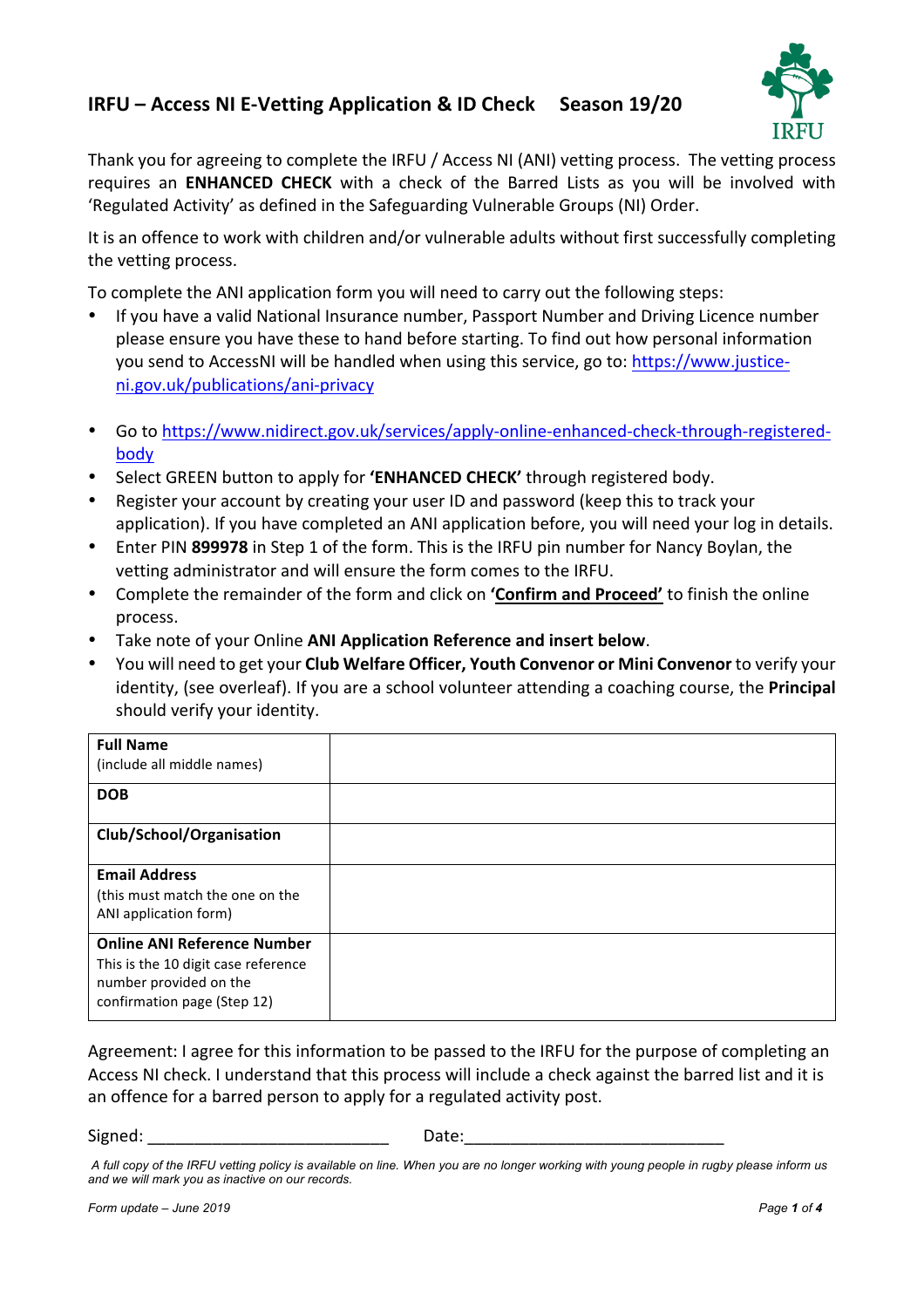## **IRFU – Access NI E-Vetting Application & ID Check Season 19/20**



## **IDENTITY VALIDATION** (To be completed by the Club/School/IRFU Authorised person)

**Three** documents (**originals, not copies**) should be produced in the name of the applicant; **one must be** from Group 1 and the other two can be from any of the other Groups (1/2a/2b). At least one document **must show the applicant's current address** and at least one document must be **photographic identification**. 

If the applicant does not have any Group 1 documents, then **four documents from Groups 2a** and **2b** should be produced, one of which being a birth certificate issued after the time of birth. One document **must show the applicant's current address** and at one document must be **photographic identification**.

| Please ensure that these details are recorded as they appear on the ID documentation |  |  |  |
|--------------------------------------------------------------------------------------|--|--|--|
| supplied by the applicant                                                            |  |  |  |
| <b>Full Name</b>                                                                     |  |  |  |
| (include all middle names)                                                           |  |  |  |
| <b>DOB</b>                                                                           |  |  |  |
| <b>Current House Number</b>                                                          |  |  |  |
| Current Postcode*                                                                    |  |  |  |
| <b>Driving Licence Number**</b>                                                      |  |  |  |
| <b>Passport Number**</b>                                                             |  |  |  |
| <b>National Insurance Number**</b>                                                   |  |  |  |

\*Please note, if no postcode listed, please include full address

\*\*Completion of these cells will depend on the ID shown

| Role applied for (please tick all that apply) |                                            |  |
|-----------------------------------------------|--------------------------------------------|--|
| Club Welfare Officer                          | Assistant Club Welfare Officer             |  |
| <b>Youth Convenor</b>                         | Mini Convenor                              |  |
| Age-Grade Coach (Mini/Youth)                  | Age-Grade Manager (Mini/Youth)             |  |
| Age-Grade Helper (Regular)                    | Team Chaperones (Regular)                  |  |
| Disability Rugby Coach (Adult Players)        | Disability Rugby Coach (Age-Grade Players) |  |
| Disability Rugby Helper (Regular)             | Disability Rugby Team Chaperones (Regular) |  |
| <b>CCRO</b>                                   | Other (give details)                       |  |
|                                               |                                            |  |

### Please complete next page...

*A full copy of the IRFU vetting policy is available on line. When you are no longer working with young people in rugby please inform us and we will mark you as inactive on our records.*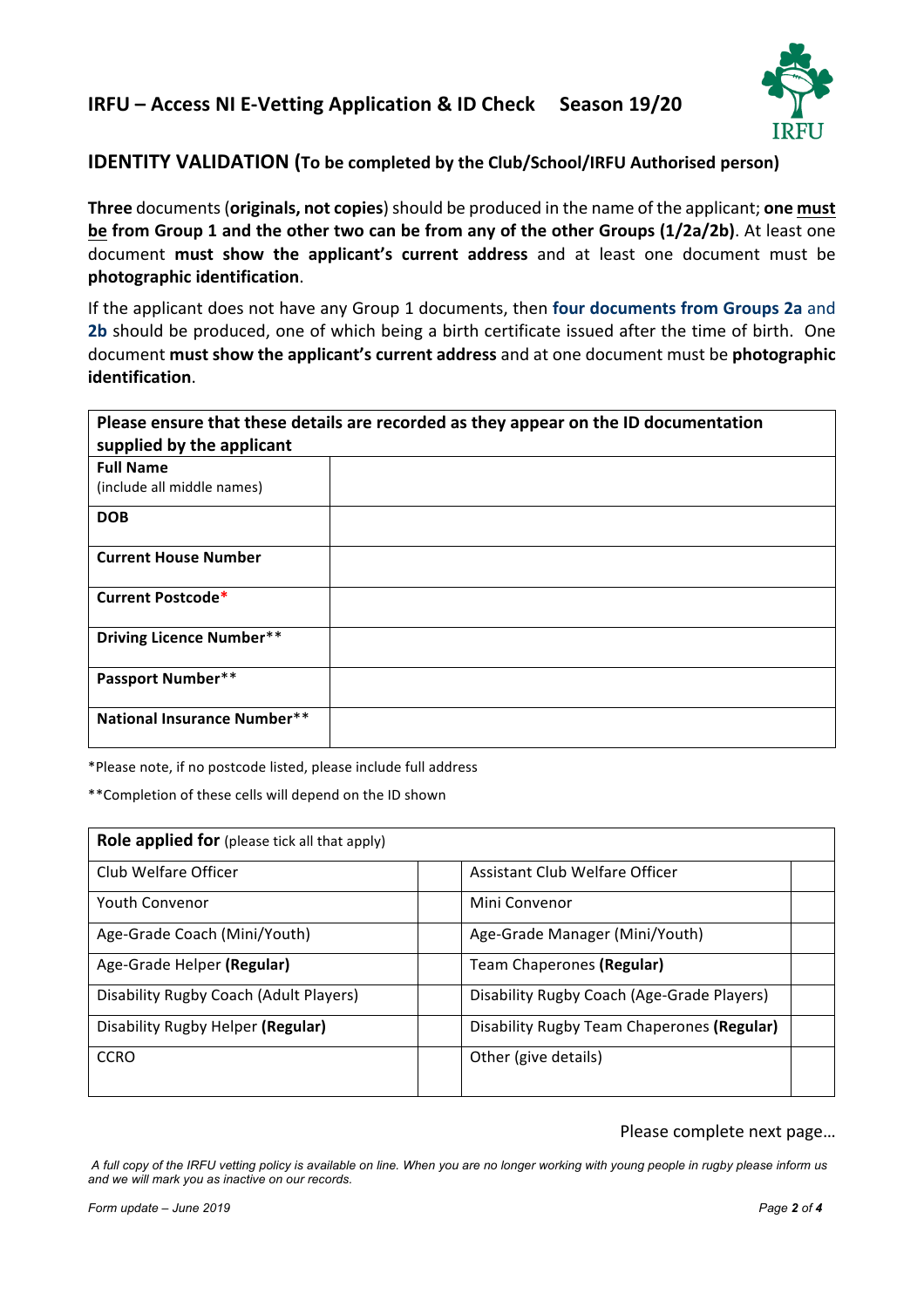

Please note you need to see the **original ID documentation** and indicate **below** what you have seen in line with the instructions on the previous page (copies of the ID documentation must be uploaded along with this form).

| <b>GROUP 1: Primary identity documents</b>  |                                                |  |
|---------------------------------------------|------------------------------------------------|--|
| Current, valid passport (any nationality)   | Original birth certificate (UK, Isle of Man or |  |
|                                             | Channel Islands) issued at time of birth       |  |
| Biometric Residence Permit (UK)             | Original long form Irish birth certificate -   |  |
|                                             | issued at time of registration of birth (ROI)  |  |
| Current driving licence photocard (UK, ROI, | Adoption certificate (UK, Isle of Man or       |  |
| Isle of Man, Channel Islands or any EEA     | Channel Islands)                               |  |
| country)                                    |                                                |  |

| <b>GROUP 2a: Trusted government documents</b> |                                              |  |
|-----------------------------------------------|----------------------------------------------|--|
| Birth certificate (UK, ROI, Isle of Man or    | Electoral ID card (NI only)                  |  |
| Channel Islands) issued after time of birth   |                                              |  |
| Marriage/Civil Partnership Certificate (UK,   | Current driving licence photocard (full or   |  |
| ROI, Isle of Man or Channel Islands)          | provisional) All countries outside the EEA   |  |
| HM Forces ID card (UK)                        | Current driving licence (full or provisional |  |
|                                               | paper version (if issued before 1998) (UK,   |  |
|                                               | Isle of Man, Channel Islands, EEA)           |  |
| Firearms licence (UK, Channel Islands and     | Immigration document, visa or work permit    |  |
| Isle of Man)                                  | (issued by a country outside the EEA - valid |  |
|                                               | only if the applicant is working in the      |  |
|                                               | country that issued the document)            |  |

| <b>GROUP 2b: Living and social history documents</b>     |                                                      |  |  |
|----------------------------------------------------------|------------------------------------------------------|--|--|
| Mortgage Statement (UK, EEA)                             | Land and Property Services rates demand (NI<br>only) |  |  |
| Financial statement, for example ISA,                    | Council tax statement (Great Britain,                |  |  |
| pension or endowment (UK)                                | Channel Islands)                                     |  |  |
| P45 or P60 statement (UK, Channel Islands)               |                                                      |  |  |
| Above documents must be issued within the last 12 months |                                                      |  |  |

| Credit card statement (UK,EEA)                                                                    |  | Bank or building society account opening                |  |
|---------------------------------------------------------------------------------------------------|--|---------------------------------------------------------|--|
|                                                                                                   |  | confirmation letter (UK, EEA)                           |  |
| Bank or Building society statement (UK, EEA)                                                      |  | Utility bill (not mobile phone) (UK, EEA)               |  |
| Bank or Building society statement (Outside                                                       |  | Benefit statement, for example Child                    |  |
| EEA) (Branch must be in the country where                                                         |  | Benefit, Pension etc (UK, Channel Islands)              |  |
| the applicant lives and works)                                                                    |  |                                                         |  |
| Central or local government, government agency, or local council document giving entitlement, for |  |                                                         |  |
| example from the Department for Work and Pensions, the Employment Service, HMRC (UK,              |  |                                                         |  |
| Channel Islands)                                                                                  |  |                                                         |  |
|                                                                                                   |  | Above documents must be issued within the last 3 months |  |

*A full copy of the IRFU vetting policy is available on line. When you are no longer working with young people in rugby please inform us and we will mark you as inactive on our records.*